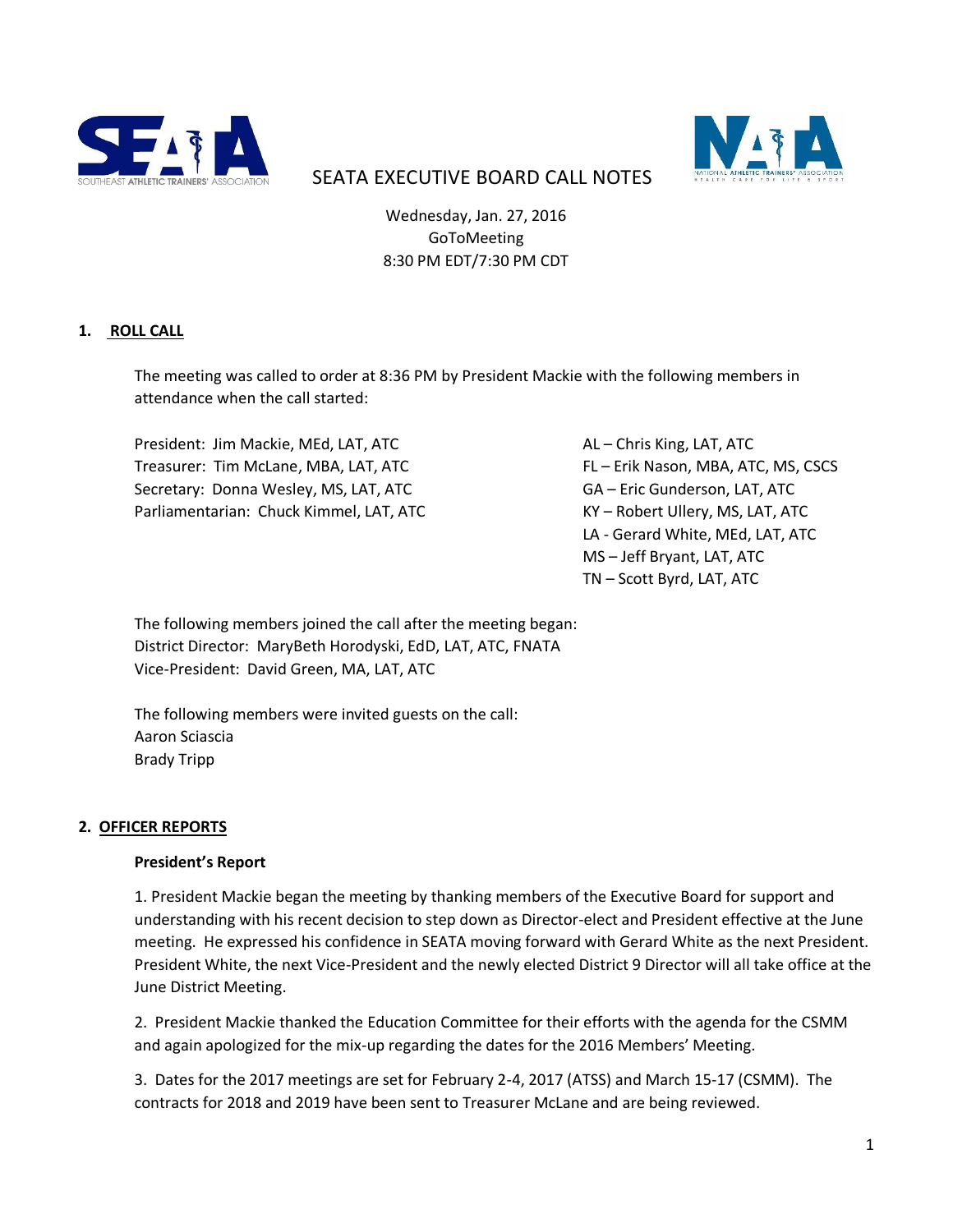## **Director's Report**

1. The Board of Directors and Joint Committee Meeting were held in Dallas recently and the NATA is continuing to work on numerous activities to benefit our membership and our profession.

2. NATA Board of Directors approved a course to provide guidelines for those wishing to teach a sports medicine related course at the high school level. The Board cautions against teaching content and skills that are appropriate for Master's level education and not allowing students to feel they are capable performing the duties of an Athletic Trainer.

3. NATA Executive Council on Education spent time with Strategic Planning during the Joint Committee Meeting and working on advancements and directives from the Future Directions in Athletic Training Education document.

4. The NATA Board of Directors approved the recommendation from COPA (Committee on Practice Advancement) for terminology change to emphasize AT first; specifically recognizing the role of Athletic Trainers in the Physician's office (physician extender), but can be applied to all setting.

5. NATA Executive Director Dave Sadler gave an excellent presentation on NATA benchmarks when compared to other associations.

6. There is a renewed emphasis on having members obtain their NPI. The Young Professionals' Committee has been asked to assist with this task at the District meeting.

7. The College/University Athletic Trainers' Committee will be working on getting more athletic trainers to provide coverage of club teams and recreations sports.

8. The Marketing and Communications committee gave the Board of Directors a preview of the revised NATA website. Director Horodyski is excited about the updates and believes that the membership will enjoy the new look, ease and accessibility of the new website.

9. The 2015 St. Louis meeting was ranted as the  $7<sup>th</sup>$  largest NATA Convention. Housing for the 2016 Baltimore Convention is already looking to be as big a Philadelphia. The Board reviewed proposals for the 2020 Convention with the location to be announced in June.

10. The Knowledge and Initiatives department is developing the new Leadership academy that will replace StarTRACKS. The current members enrolled will have one year to complete the program; improvements are designed to decrease the cost and decrease the amount of reading required.

# **Vice President's Report** (given later in meeting)

1. Vice President Green reported that currently we are at 130-140 room nights for the CSMM. Confirmation numbers were sent out to our Executive Board members today and speakers will receive confirmation by the end of next week. Director Horodyski reported that representatives from the NATA are planning to attend, but are having to adjust due to conflicting dates; she will assist Vice-President Green when she gets official notification from NATA of representatives.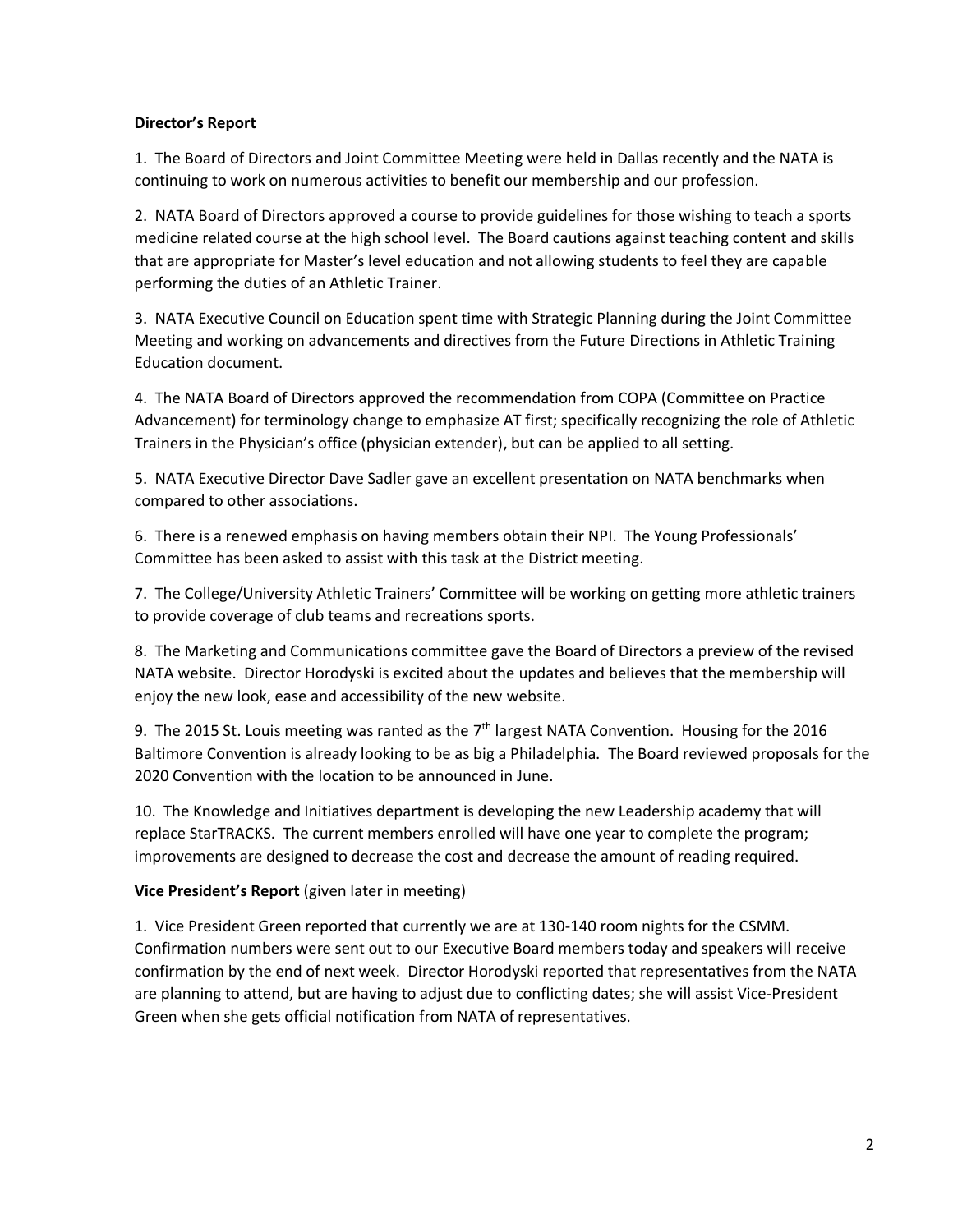## **Secretary's Report**

1. January numbers seem to be fairly good and State Presidents and Secretaries should have received the most recent list of members.

2.Registration for Quiz Bowl is currently at 20 and we have several teams that were unaware of the deadline and the committee may be asked to address this issue. Registration for ATSS is almost completely full and most of the Wait List has been accommodated. Registration for ATEC is currently at 75, including faculty, but there needs to be further discussion and review of this meeting and the breakeven point financially.

3. Registration for CSMM is at about 40. After additional communication with the NATA, a corrected link and information regarding the EBP Workshop is now updated and the NATA is handling registration for this workshop.

4. The upcoming election for VP candidates will be discussed by President Bryant later, but the By-Laws proposal did pass with over 90% voting in favor and this will require some additional updates to the SEATA Policy & Procedures manual to reflect this change to committee representation and committee change.

5. Based on some of the discussion from JCM, there needs to be better communication and coordination of work from NATA Committees at the District level. One area of this is already being addressed with the NPI as Director Horodyski mentioned earlier and the YPC.

6. Members are asked to review and update their email address on their NATA membership profile as this will be the new login method for the updated NATA website. Director Horodyski also commented on the need to maintain current contact information so that award winners can be contacted.

7. Capitol Hill Day will be held while we are in Baltimore on June 22/23 and registration will begin when NATA registration opens on March 1 and will be capped at 500 people. There is a push to have national committee representation on that date and it is important to encourage state presidents and others to register early to have your state represented.

# 8. Material for the next SEATA Newsletter is due by February 1.

#### **Election Committee's Report** (Chairman Jeff Bryant)

1. Three candidates participated in the Special Election (Bob Hammons, Jeff Hopp, and Rob Ullery). A run-off will be held between Bob Hammons and Jeff Hopp). All candidates have been thanked for their participation and willingness to serve and notified of the election results.

2. Secretary Wesley reports that there was an increase in membership participation with 641 valid votes cast. Run-off will start January 29 and end February 10, 2016.

3. President White and President Bryant have been working on the timeline for the Special Election for District Director with the Call for Nominations set to being on January 28. President White will work with Secretary Wesley to inform members through an eBlast set to go out tomorrow morning.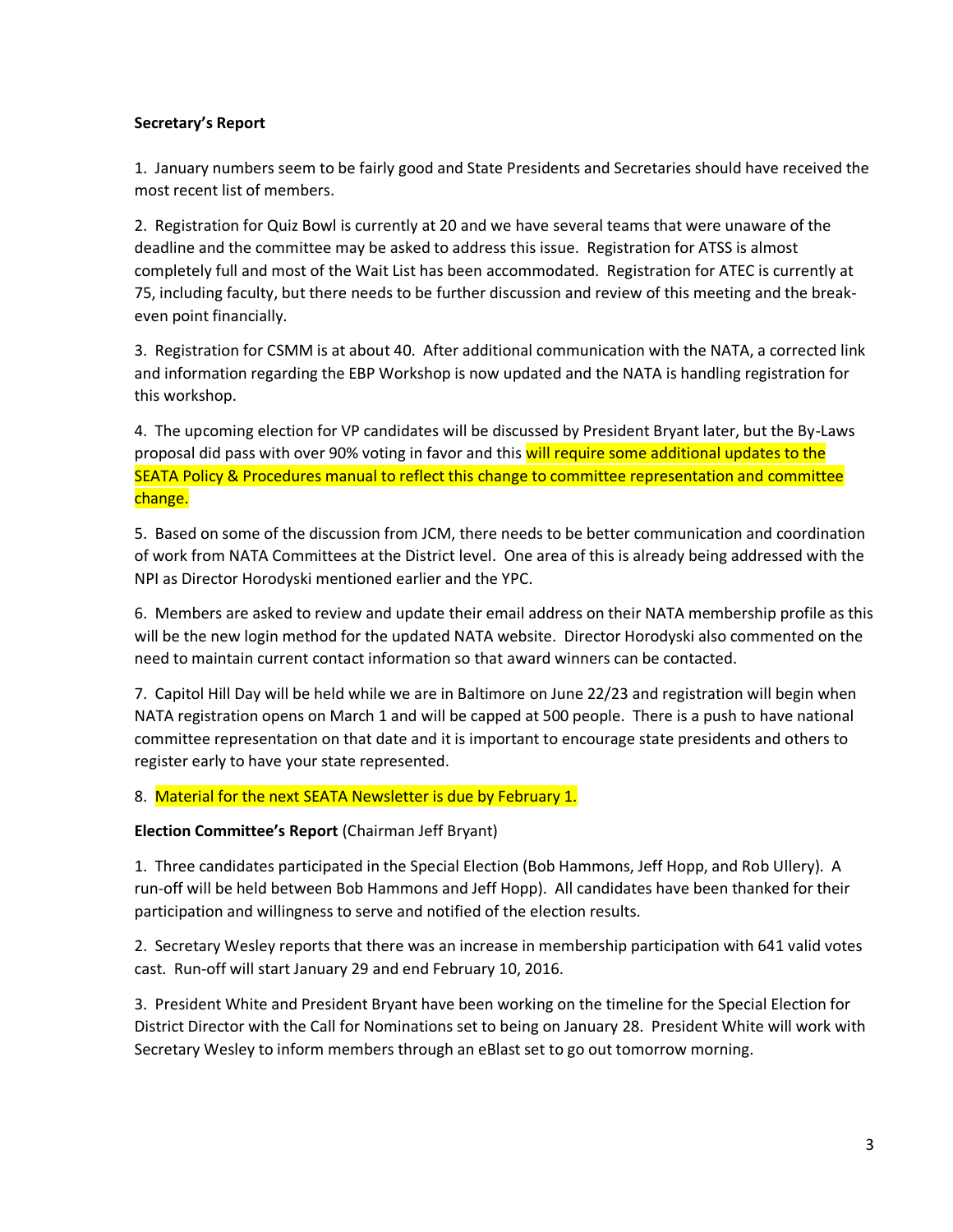## **Treasurer's Report**

1. Payments for ATSS and CSMM continue to come in and checking account balance reflects that at present with a significant balance, but the payment for ATSS next weekend will soon reflect a balance more consistent with our normal funds.

2. The ATEC meeting is set to lose about \$4000 based on current numbers (AV, accommodations, and social). Treasure McLane recommends further discussion about the feasibility of this meeting under the current structure. President Mackie asked that this be placed on the agenda for March as well as a report from the ATEC committee leadership.

# **3. CONSENT AGENDA**

- 1. Committee Appointments
	- i. Hall of Fame Committee appointments of Mike Van Bruggen (TN) and Taylor Temnick (KY).
	- ii. SEATA MDAT Committee appointment of Mike Van Bruggen (TN).

**MOTION (KY/LA):** To accept the nomination recommendations of the SEATA MDAT & Hall of Fame Committees for their respective awards.*7-0-0-0 APPROVED*

- 2. MDAT Candidates will be submitted by Friday, January 30.
- 3. SEATA Scholarship Recommendations from SEATA Scholarship Committee
	- i. Zoe Greim (Nova Southeastern University) SEATA Memorial Undergraduate \$1,000
	- ii. Sara Murphy (The University of West Alabama) Jerry Rhea/Atlanta Falcons Undergraduate \$1,000
	- iii. Emily Kruithof (University of Florida) Jim Gallaspy Student Leadership \$500
	- iv. Rachel Evans (University of Kentucky) SEATA Memorial Graduate \$1,000
	- v. Taylor Temnick (Eastern Kentucky University) Jerry Rhea/Atlanta Falcons Graduate \$1,000
	- vi. Josh Williams (Troy University) Hughston Sports Medicine Foundation \$500
	- vii. Russell King (Valdosta State University) SEATA Family Scholarship (son of Harold and Diane King) \$500

**MOTION (MS/AL):** To accept the recommendation of SEATA Scholarship winners as presented by the Scholarship Committee**.** *7-0-0-0 APPROVED*

#### **4. UNFINISHED BUSINESS**

1. **MOTION (TM/LA):** Approve Conference Call Notes from December 13, 2015**. 7-0-0-0** *APPROVED*

#### **5. NEW BUSINESS**

1. President Mackie asked that any additional items for the March agenda be sent to himself and Secretary Wesley by March 1.

2. President Mackie requested state presidents contact their appropriate committee that they liaison and request to have the forms submitted to Secretary Wesley by March 1. Secretary Wesley will revise the form with the updated logo and get it out to Board members and committee chairs.